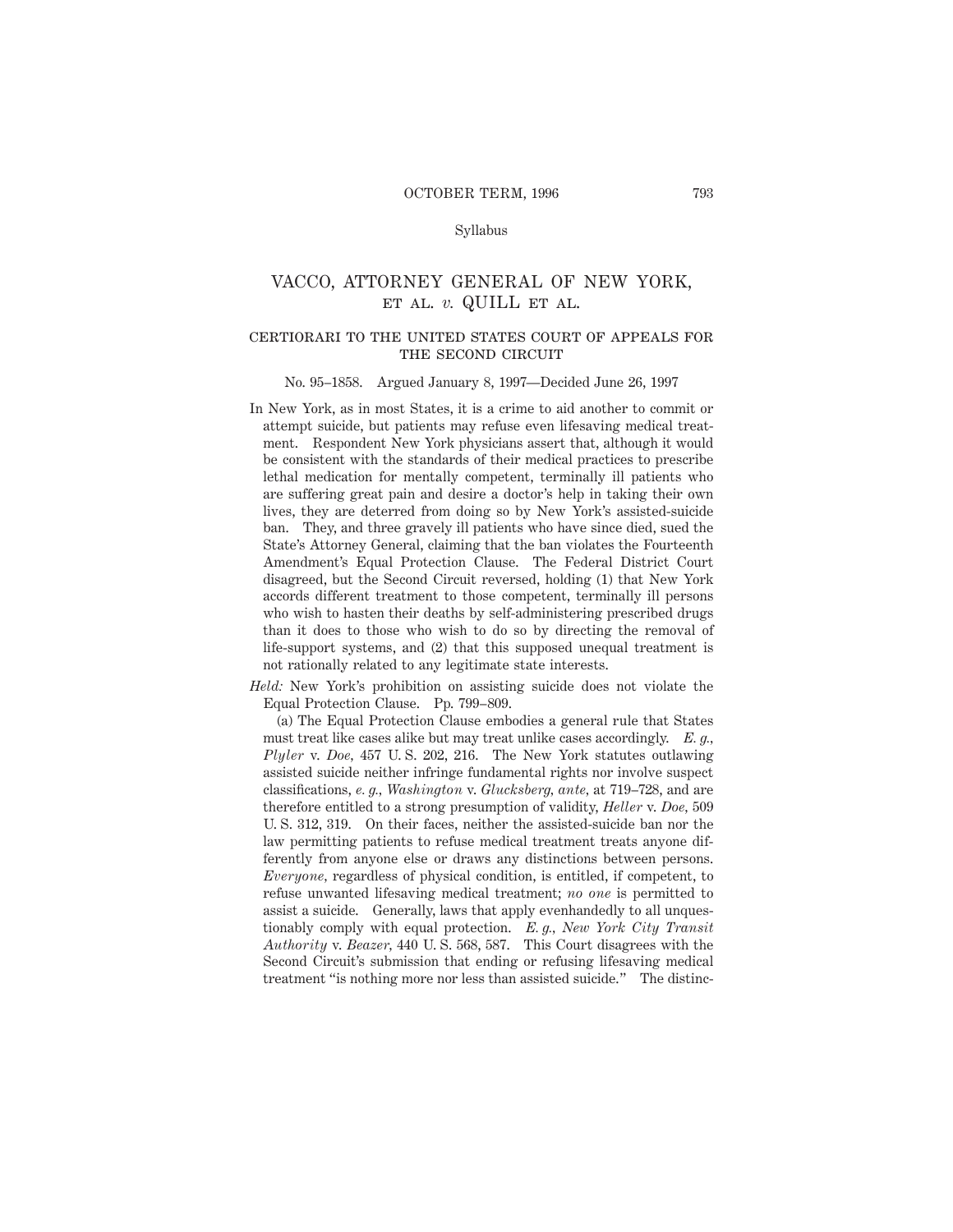### Syllabus

tion between letting a patient die and making that patient die is important, logical, rational, and well established: It comports with fundamental legal principles of causation, see, *e. g., People* v. *Kevorkian,* 447 Mich. 436, 470–472, 527 N. W. 2d 714, 728, cert. denied, 514 U. S. 1083, and intent, see, *e. g., United States* v. *Bailey,* 444 U. S. 394, 403–406; has been recognized, at least implicitly, by this Court in *Cruzan* v. *Director, Mo. Dept. of Health,* 497 U. S. 261, 278–280; *id.,* at 287–288 (O'Connor, J., concurring); and has been widely recognized and endorsed in the medical profession, the state courts, and the overwhelming majority of state legislatures, which, like New York's, have permitted the former while prohibiting the latter. The Court therefore disagrees with respondents' claim that the distinction is "arbitrary" and "irrational." The line between the two acts may not always be clear, but certainty is not required, even were it possible. Logic and contemporary practice support New York's judgment that the two acts are different, and New York may therefore, consistent with the Constitution, treat them differently. Pp. 799–808.

(b) New York's reasons for recognizing and acting on the distinction between refusing treatment and assisting a suicide—including prohibiting intentional killing and preserving life; preventing suicide; maintaining physicians' role as their patients' healers; protecting vulnerable people from indifference, prejudice, and psychological and financial pressure to end their lives; and avoiding a possible slide toward euthanasia—are valid and important public interests that easily satisfy the constitutional requirement that a legislative classification bear a rational relation to some legitimate end. See *Glucksberg, ante.* Pp. 808–809.

80 F. 3d 716, reversed.

REHNQUIST, C. J., delivered the opinion of the Court, in which O'Connor, Scalia, Kennedy, and Thomas, JJ., joined. O'Connor, J., filed a concurring opinion, in which Ginsburg and Breyer, JJ., joined in part, *ante,* p. 736. Stevens, J., *ante,* p. 738, Souter, J., *post,* p. 809, Ginsburg, J., *ante,* p. 789, and Breyer, J., *ante,* p. 789, filed opinions concurring in the judgment.

*Dennis C. Vacco,* Attorney General of New York, *pro se,* argued the cause for petitioners. With him on the briefs were *Barbara Gott Billet,* Solicitor General, and *Daniel Smirlock* and *Michael S. Popkin,* Assistant Attorneys General.

*Acting Solicitor General Dellinger* argued the cause for the United States as *amicus curiae* urging reversal. With him on the brief were *Assistant Attorney General Hunger, Deputy Solicitor General Waxman, Deputy Assistant*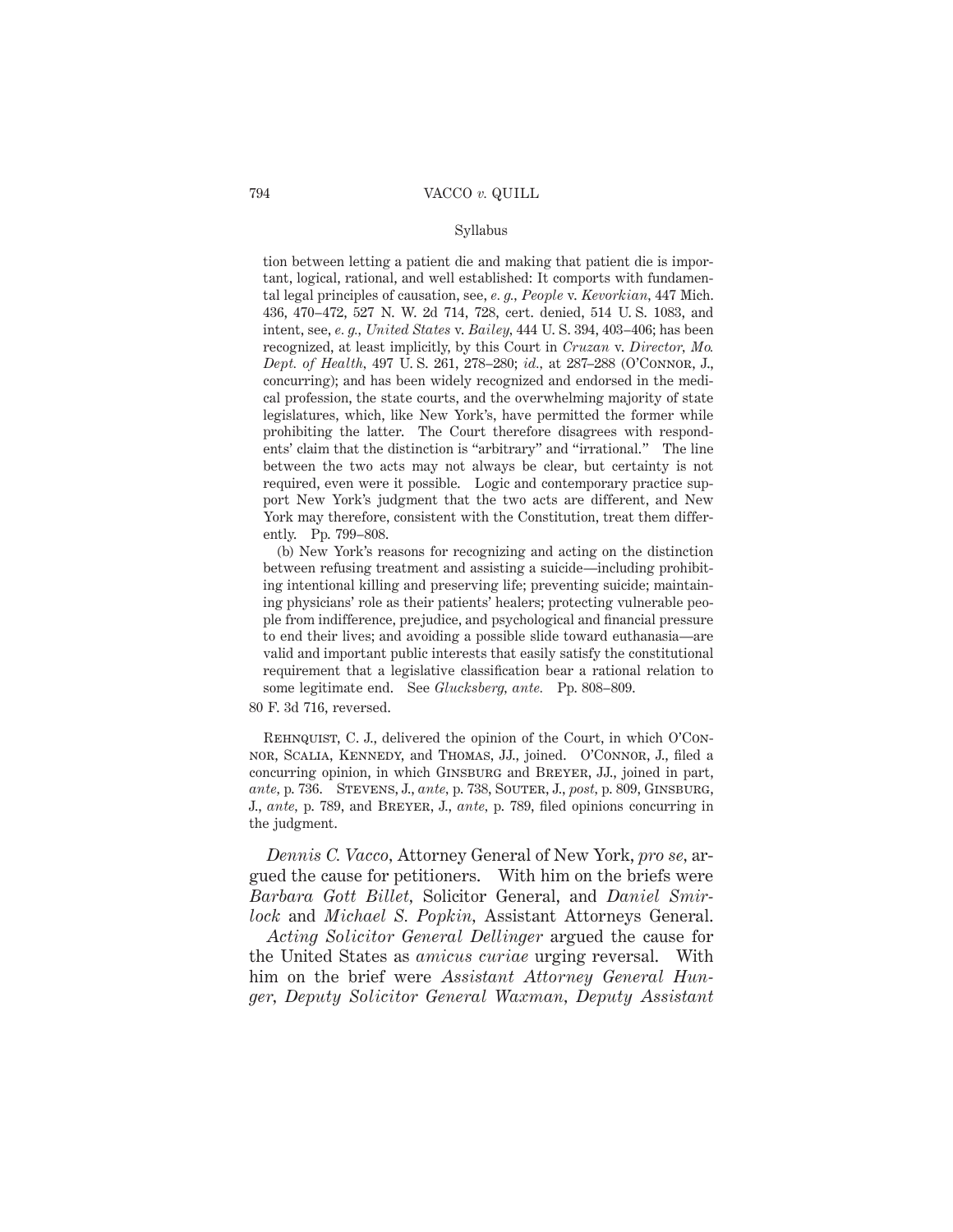#### Counsel

# *Attorney General Preston, Barbara C. Biddle,* and *Ann Hubbard.*

*Laurence H. Tribe* argued the cause for respondents. With him on the brief were *Peter J. Rubin, Kathryn L. Tucker, David J. Burman, Kari Anne Smith,* and *Carla A. Kerr.*\*

<sup>\*</sup>Briefs of *amici curiae* urging reversal were filed for the State of California et al. by *Daniel E. Lungren,* Attorney General of California, *Robert L. Mukai,* Chief Assistant Attorney General, *Alvin J. Korobkin,* Senior Assistant Attorney General, and *Thomas S. Lazar,* Deputy Attorney General, and by the Attorneys General for their respective jurisdictions as follows: *Jeff Sessions* of Alabama, *Gale A. Norton* of Colorado, *Robert A. Butterworth* of Florida, *Michael J. Bowers* of Georgia, *James E. Ryan* of Illinois, *Thomas J. Miller* of Iowa, *Richard P. Ieyoub* of Louisiana, *J. Joseph Curran, Jr.,* of Maryland, *Frank J. Kelley* of Michigan, *Mike Moore* of Mississippi, *Joseph P. Mazurek* of Montana, *Don Stenberg* of Nebraska, *Jeffrey R. Howard* of New Hampshire, *Drew Edmondson* of Oklahoma, *Pedro R. Pierluisi* of Puerto Rico, *Charles Molony Condon* of South Carolina, *Mark W. Barnett* of South Dakota, *Charles W. Burson* of Tennessee, *James S. Gilmore III* of Virginia, and *Christine O. Gregoire* of Washington; for Wayne County, Michigan, by *John D. O'Hair* and *Timothy A. Baughman;* for Agudath Israel of America by *David Zwiebel* and *Morton M. Avigdor;* for the American Association of Homes and Services for the Aging et al. by *Joel G. Chefitz* and *Robert K. Niewijk;* for the American Center for Law and Justice by *Jay Alan Sekulow, James M. Henderson, Sr., Walter M. Weber, Keith A. Fournier, John G. Stepanovich,* and *Thomas P. Monaghan;* for the American Geriatrics Society by *John H. Pickering* and *Joseph E. Schmitz;* for the American Hospital Association by *Michael K. Kellogg* and *Margaret J. Hardy;* for the American Medical Association et al. by *Carter G. Phillips, Mark E. Haddad, Paul E. Kalb, Katherine L. Adams, Newton N. Minow, Jack R. Bierig, Kirk B. Johnson,* and *Michael L. Ile;* for the Catholic Health Association of the United States by *James A. Serritella, James C. Geoly, Kevin R. Gustafson, Thomas C. Shields, Peter M. Leibold,* and *Charles S. Gilham;* for the Catholic Medical Association by *Joseph J. Frank, Sergio Alvarez-Mena III,* and *Peter Buscemi;* for the Christian Legal Society et al. by *Edward J. Larson, Kimberlee Wood Colby,* and *Steven T. McFarland;* for the Clarendon Foundation by *Ronald D. Maines;* for the Evangelical Lutheran Church in America by *Edward McGlynn Gaffney, Jr., Susan D. Reece Martyn, Henry J. Bourguignon,* and *Phillip H. Harris;* for the Family Research Council by *Cathleen A. Cleaver, Mark A. Rothe,* and *Edward R. Grant;* for the Institute for Public Affairs of the Union of Orthodox Jewish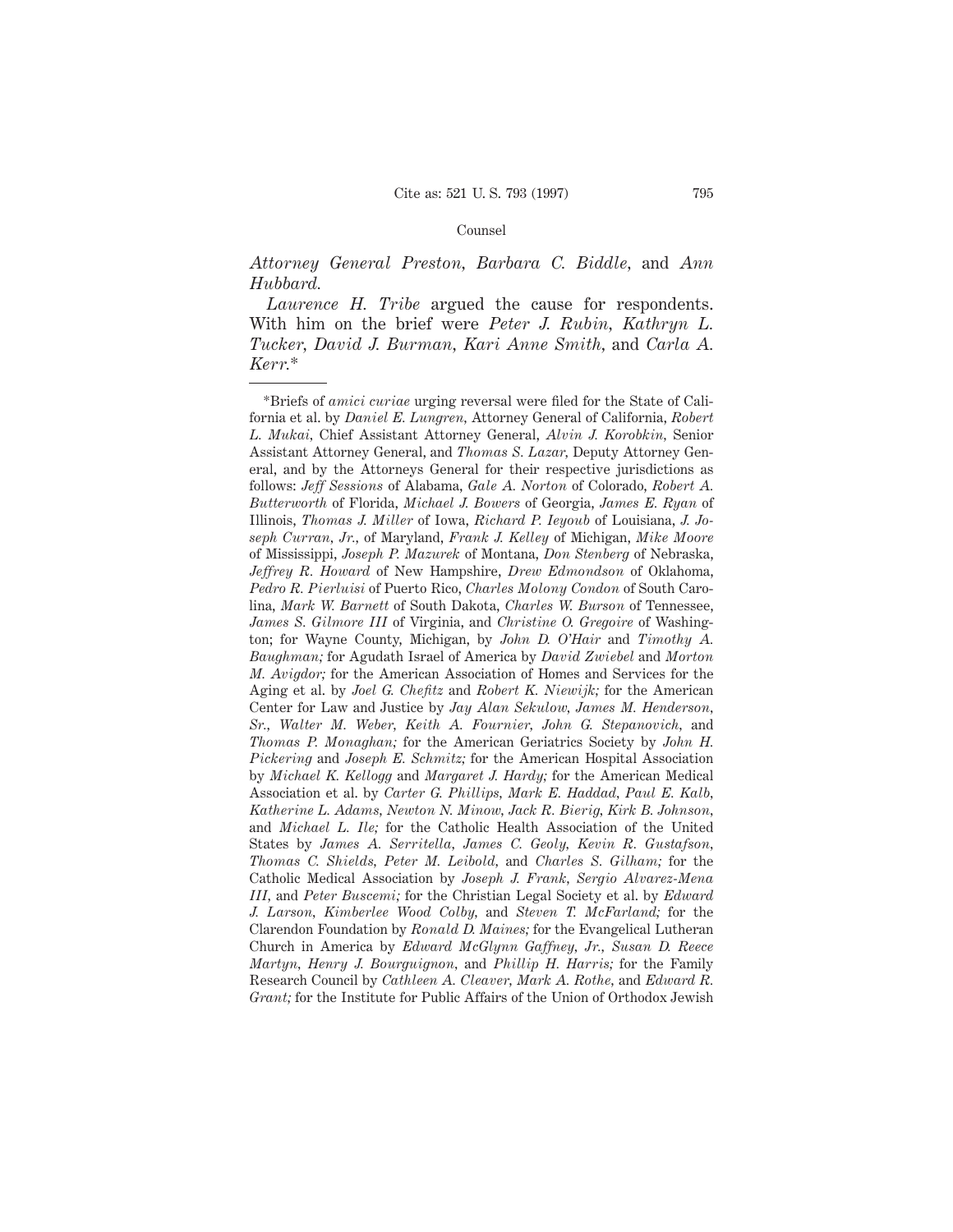#### Opinion of the Court

CHIEF JUSTICE REHNQUIST delivered the opinion of the Court.

In New York, as in most States, it is a crime to aid another to commit or attempt suicide,<sup>1</sup> but patients may refuse even

Briefs of *amici curiae* urging affirmance were filed for the American Civil Liberties Union et al. by *Cameron Clark, Karen E. Boxx,* and *Steven R. Shapiro;* for Americans for Death with Dignity et al. by *John R. Reese* and *Page R. Barnes;* for the American Medical Student Association et al. by *John H. Hall;* for the Coalition of Hospice Professionals by *Gerald A. Rosenberg* and *Frances Kulka Browne;* for Gay Men's Health Crisis et al. by *Andrew I. Batavia;* for the National Women's Health Network et al. by *Sylvia A. Law;* for 36 Religious Organizations, Leaders, and Scholars by *Barbara McDowell* and *Gregory A. Castanias;* for the Washington State Psychological Association et al. by *Edward C. DuMont;* for Bioethicists by *Martin R. Gold* and *Robert P. Mulvey;* for Law Professors by *Charles H. Baron, David A. Hoffman,* and *Joshua M. Davis;* for State Legislators by *Sherry F. Colb;* and for Julian M. Whitaker, M. D., by *Jonathan W. Emord.*

Briefs of *amici curiae* were filed for the American College of Legal Medicine by *Miles J. Zaremski, Bruce C. Nelson,* and *Ila S. Rothschild;* for the American Life League, Inc., by *Charles E. Rice;* for Choice in Dying, Inc., by *Henry Putzel III;* for the International Anti-Euthanasia Task Force by *Wesley J. Smith;* for Not Dead Yet et al. by *Stephen F. Gold;* for Surviving Family Members in Support of Physician-Assisted Dying by *Katrin E. Frank, Robert A. Free,* and *Kathleen Wareham;* and for

*[Footnote 1 is on p. 797]*

Congregations of America et al. by *Richard B. Stone;* for the Medical Society of New Jersey by *Paul W. Armstrong* and *R. Bruce Crelin;* for the National Association of Prolife Nurses et al. by *Jacqulyn Kay Hall;* for the National Catholic Office for Persons with Disabilities et al. by *James Bopp, Jr., Thomas J. Marzen, Daniel Avila,* and *Jane E. T. Brockmann;* for the National Hospice Organization by *E. Barrett Prettyman, Jr.;* for the National Legal Center for the Medically Dependent & Disabled, Inc., et al. by *James Bopp, Jr., Thomas J. Marzen, Daniel Avila,* and *Jane E. T. Brockmann;* for the Project on Death in America et al. by *Robert A. Burt;* for the United States Catholic Conference et al. by *Mark E. Chopko;* for Senator Orrin Hatch et al. by *Michael W. McConnell;* for Members of the New York and Washington State Legislatures by *Paul Benjamin Linton* and *Clarke D. Forsythe;* for Bioethics Professors by *George J. Annas;* for Jerome J. De Cosse et al. by *Michael P. Tierney;* for Gary Lee, M. D., et al. by *James Bopp, Jr., Bary A. Bostrom,* and *Richard E. Coleson;* and for Richard Thompson by *Mr. Thompson, pro se,* and *Richard H. Browne.*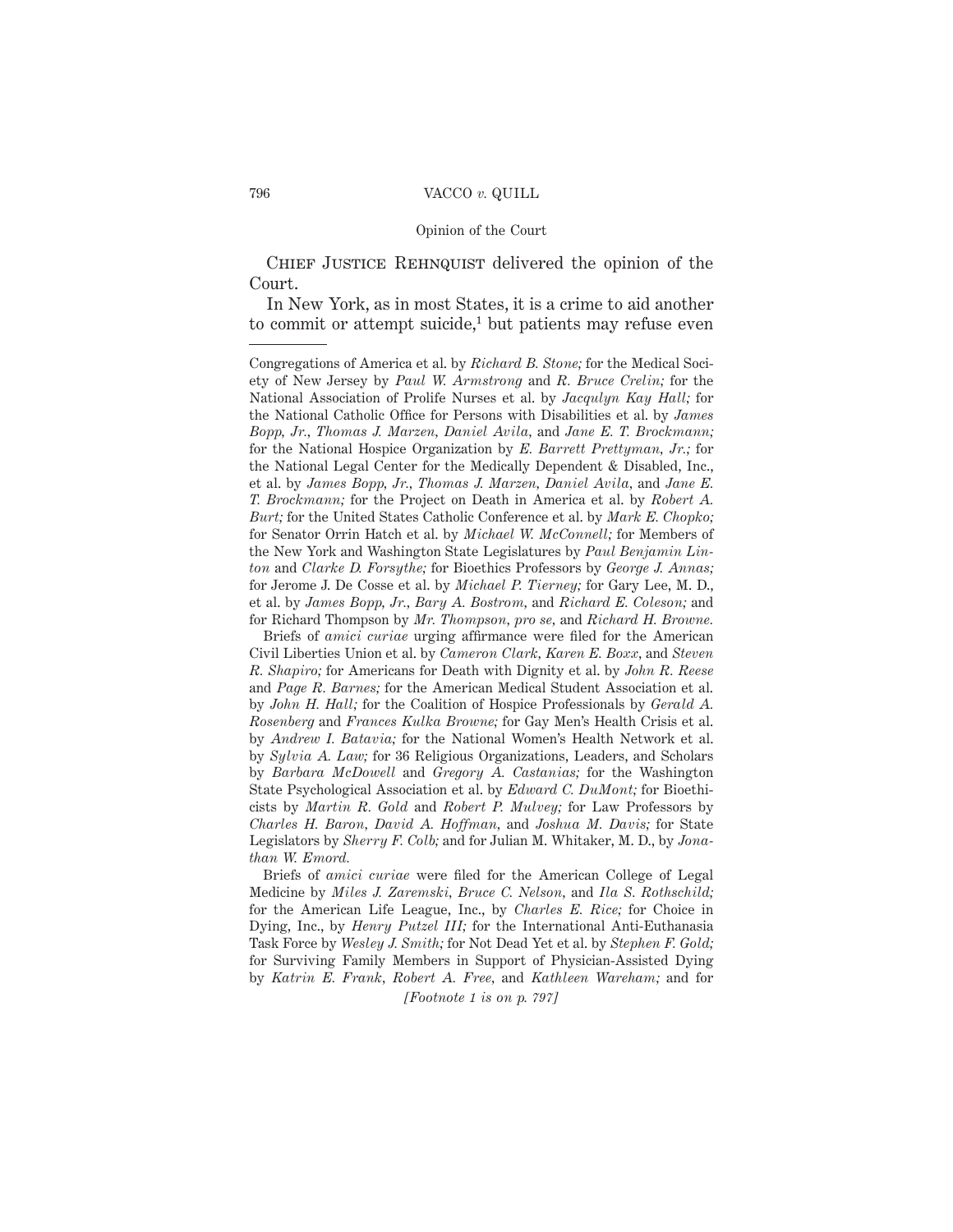lifesaving medical treatment.<sup>2</sup> The question presented by this case is whether New York's prohibition on assisting suicide therefore violates the Equal Protection Clause of the Fourteenth Amendment. We hold that it does not.

Petitioners are various New York public officials. Respondents Timothy E. Quill, Samuel C. Klagsbrun, and Howard A. Grossman are physicians who practice in New York. They assert that although it would be "consistent with the standards of [their] medical practice[s]" to prescribe lethal medication for "mentally competent, terminally ill patients" who are suffering great pain and desire a doctor's help in taking their own lives, they are deterred from doing so by New York's ban on assisting suicide. App. 25–26.3 Respondents, and three gravely ill patients who have since died,4 sued the State's Attorney General in the United States

<sup>4</sup> These three patients stated that they had no chance of recovery, faced the "prospect of progressive loss of bodily function and integrity and increasing pain and suffering," and desired medical assistance in ending

Ronald Dworkin et al. by *Mr. Dworkin, pro se, Peter L. Zimroth, Philip H. Curtis, Kent A. Yalowitz, Anand Agneshwar,* and *Abe Krash.*

<sup>1</sup> New York Penal Law § 125.15 (McKinney 1987) ("Manslaughter in the second degree") provides: "A person is guilty of manslaughter in the second degree when . . . (3) He intentionally causes or aids another person to commit suicide. Manslaughter in the second degree is a class C felony." Section 120.30 ("Promoting a suicide attempt") states: "A person is guilty of promoting a suicide attempt when he intentionally causes or aids another person to attempt suicide. Promoting a suicide attempt is a class E felony." See generally *Washington* v. *Glucksberg, ante,* at 710–719.

<sup>&</sup>lt;sup>2</sup>"It is established under New York law that a competent person may refuse medical treatment, even if the withdrawal of such treatment will result in death." *Quill* v. *Koppell,* 870 F. Supp. 78, 84 (SDNY 1994); see N. Y. Pub. Health Law, §§ 2960–2979 (McKinney 1993 and Supp. 1997) ("Orders Not to Resuscitate") (regulating right of "adult with capacity" to direct issuance of orders not to resuscitate); *id.,* §§ 2980–2994 ("Health Care Agents and Proxies") (allowing appointment of agents "to make... health care decisions on the principal's behalf," including decisions to refuse lifesaving treatment).

<sup>&</sup>lt;sup>3</sup> Declaration of Timothy E. Quill, M. D., App. 42-49; Declaration of Samuel C. Klagsbrun, M. D., *id.,* at 68–74; Declaration of Howard A. Grossman, M. D., *id.,* at 84–89; 80 F. 3d 716, 719 (CA2 1996).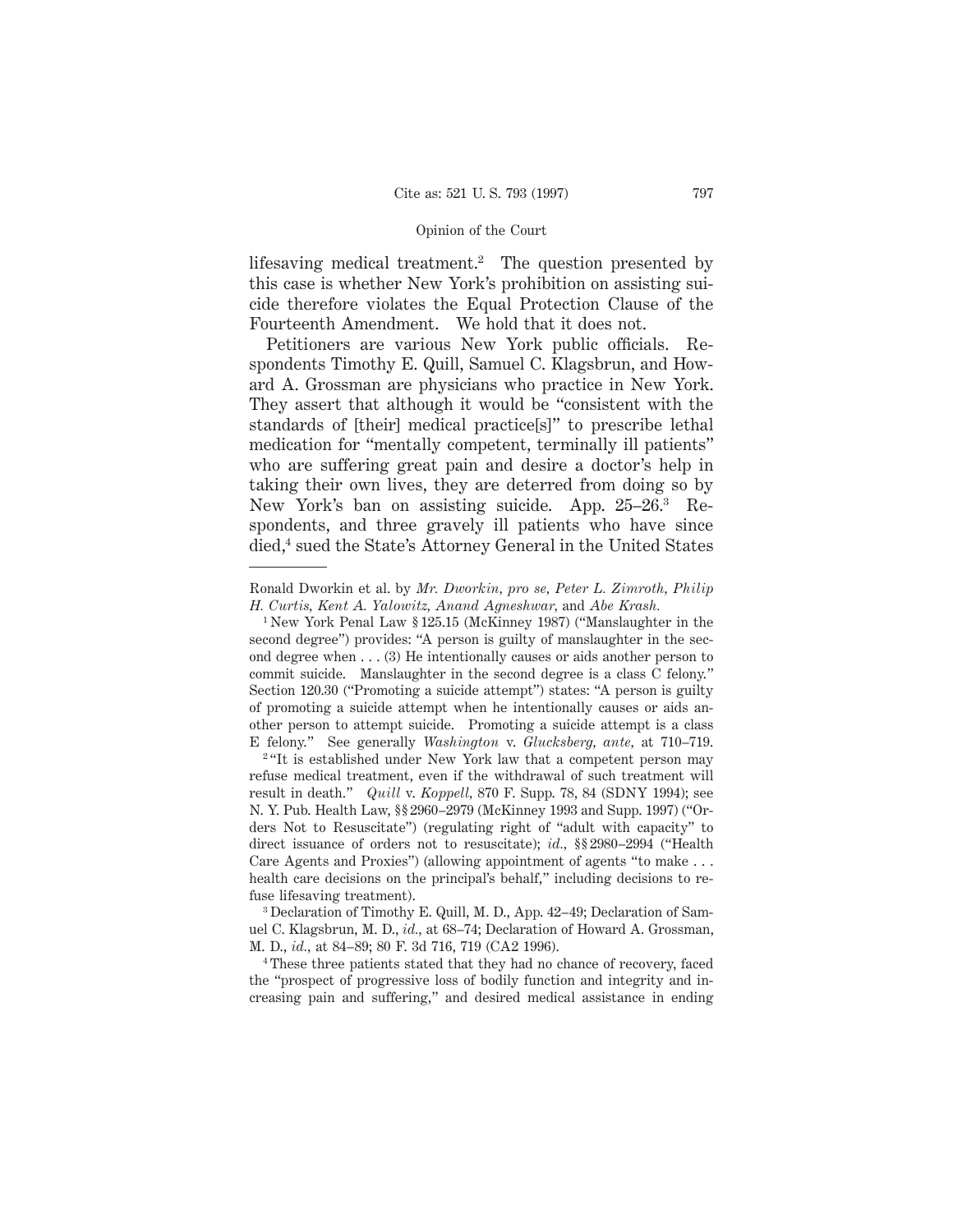### Opinion of the Court

District Court. They urged that because New York permits a competent person to refuse life-sustaining medical treatment, and because the refusal of such treatment is "essentially the same thing" as physician-assisted suicide, New York's assisted-suicide ban violates the Equal Protection Clause. *Quill* v. *Koppell,* 870 F. Supp. 78, 84–85 (SDNY 1994).

The District Court disagreed: "[I]t is hardly unreasonable or irrational for the State to recognize a difference between allowing nature to take its course, even in the most severe situations, and intentionally using an artificial deathproducing device." *Id.,* at 84. The court noted New York's "obvious legitimate interests in preserving life, and in protecting vulnerable persons," and concluded that "[u]nder the United States Constitution and the federal system it establishes, the resolution of this issue is left to the normal democratic processes within the State." *Id.,* at 84–85.

The Court of Appeals for the Second Circuit reversed. 80 F. 3d 716 (1996). The court determined that, despite the assisted-suicide ban's apparent general applicability, "New York law does not treat equally all competent persons who are in the final stages of fatal illness and wish to hasten their deaths," because "those in the final stages of terminal illness who are on life-support systems are allowed to hasten their deaths by directing the removal of such systems; but those who are similarly situated, except for the previous attachment of life-sustaining equipment, are not allowed to hasten death by self-administering prescribed drugs." *Id.,* at 727, 729. In the court's view, "[t]he ending of life by [the withdrawal of life-support systems] is *nothing more nor less than assisted suicide.*" *Id.,* at 729 (emphasis added). The Court of Appeals then examined whether this supposed unequal treatment was rationally related to any legitimate state

their lives. App. 25–26; Declaration of William A. Barth, *id.,* at 96–98; Declaration of George A. Kingsley, *id.,* at 99–102; Declaration of Jane Doe, *id.,* at 105–109.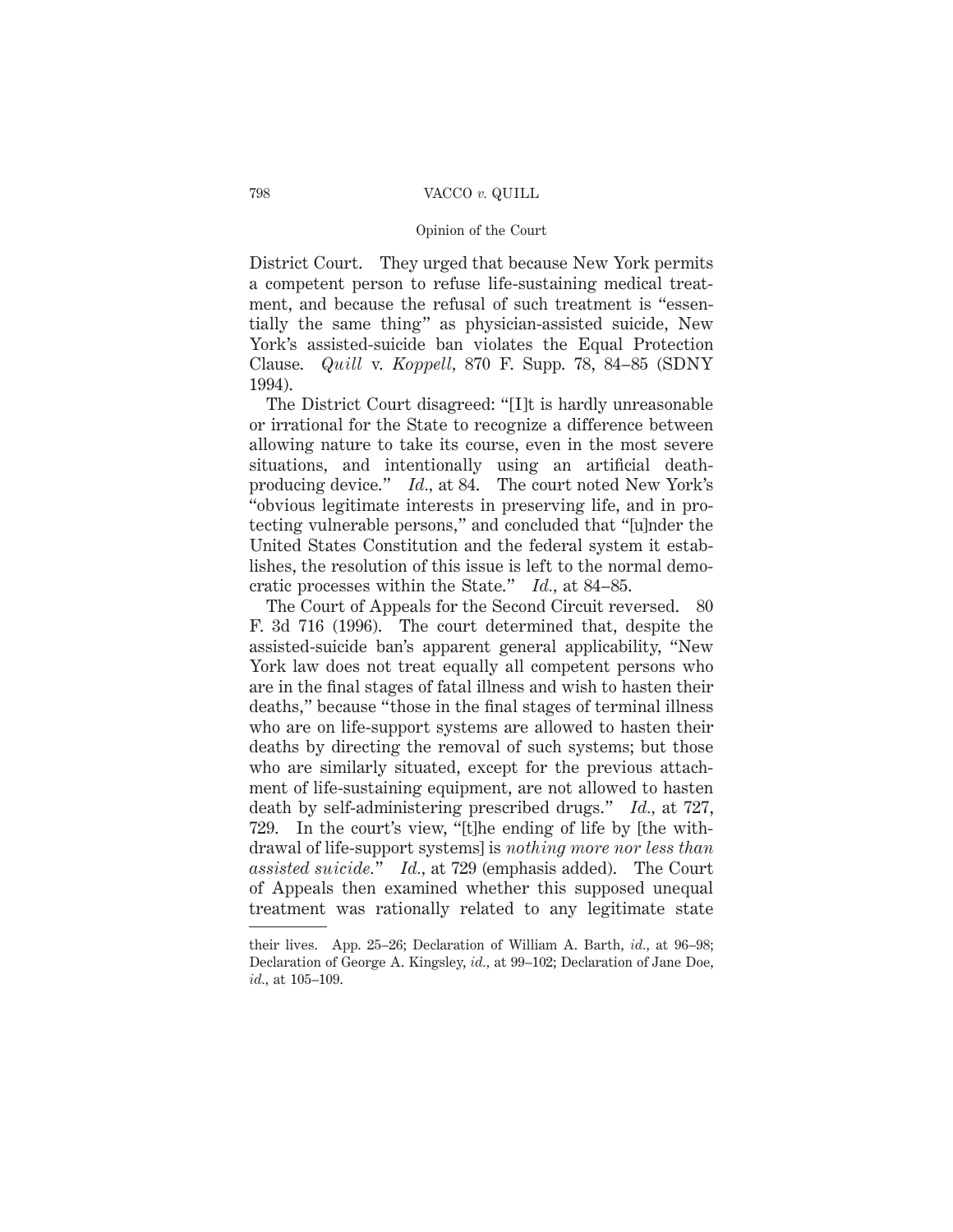interests,<sup>5</sup> and concluded that "to the extent that [New York's statutes] prohibit a physician from prescribing medications to be self-administered by a mentally competent, terminally-ill person in the final stages of his terminal illness, they are not rationally related to any legitimate state interest." *Id.,* at 731. We granted certiorari, 518 U. S. 1055 (1996), and now reverse.

The Equal Protection Clause commands that no State shall "deny to any person within its jurisdiction the equal protection of the laws." This provision creates no substantive rights. *San Antonio Independent School Dist.* v. *Rodriguez,* 411 U. S. 1, 33 (1973); *id.,* at 59 (Stewart, J., concurring). Instead, it embodies a general rule that States must treat like cases alike but may treat unlike cases accordingly. *Plyler* v. *Doe,* 457 U. S. 202, 216 (1982) (" '[T]he Constitution does not require things which are different in fact or opinion to be treated in law as though they were the same'") (quoting *Tigner* v. *Texas,* 310 U. S. 141, 147 (1940)). If a legislative classification or distinction "neither burdens a fundamental right nor targets a suspect class, we will uphold [it] so long as it bears a rational relation to some legitimate end." *Romer* v. *Evans,* 517 U. S. 620, 631 (1996).

New York's statutes outlawing assisting suicide affect and address matters of profound significance to all New Yorkers alike. They neither infringe fundamental rights nor involve suspect classifications. *Washington* v. *Glucksberg, ante,* at 719–728; see 80 F. 3d, at 726; *San Antonio School Dist.,* 411 U. S., at 28 ("The system of alleged discrimination and the class it defines have none of the traditional indicia of suspectness"); *id.,* at 33–35 (courts must look to the Constitution, not the "importance" of the asserted right, when deciding whether an asserted right is "fundamental"). These laws

<sup>5</sup> The court acknowledged that because New York's assisted-suicide statutes "do not impinge on any fundamental rights [or] involve suspect classifications," they were subject only to rational-basis judicial scrutiny. 80 F. 3d, at 726–727.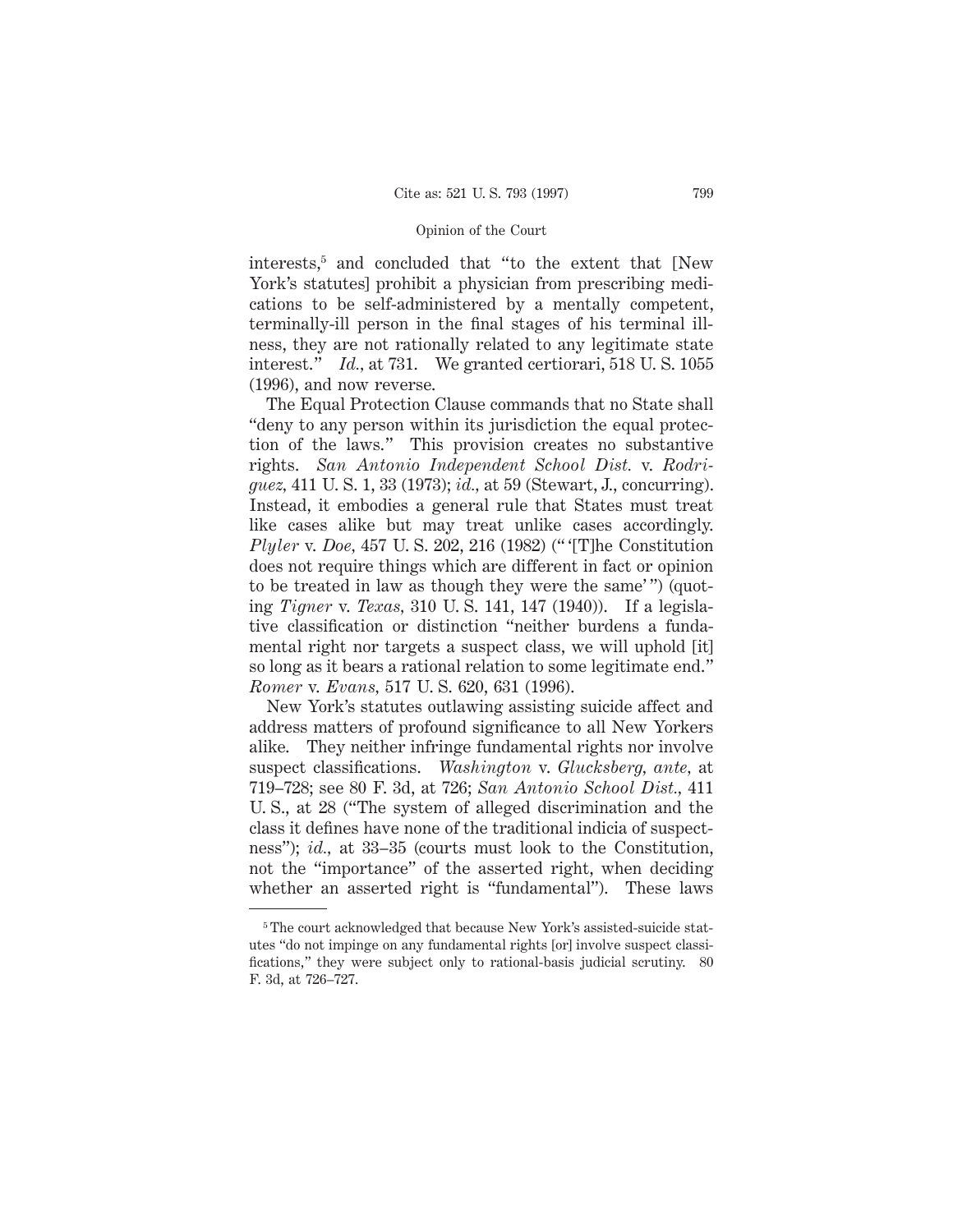### Opinion of the Court

are therefore entitled to a "strong presumption of validity." *Heller* v. *Doe,* 509 U. S. 312, 319 (1993).

On their faces, neither New York's ban on assisting suicide nor its statutes permitting patients to refuse medical treatment treat anyone differently from anyone else or draw any distinctions between persons. *Everyone,* regardless of physical condition, is entitled, if competent, to refuse unwanted lifesaving medical treatment; *no one* is permitted to assist a suicide. Generally speaking, laws that apply evenhandedly to all "unquestionably comply" with the Equal Protection Clause. *New York City Transit Authority* v. *Beazer,* 440 U. S. 568, 587 (1979); see *Personnel Administrator of Mass.* v. *Feeney,* 442 U. S. 256, 271–273 (1979) ("[M]any [laws] affect certain groups unevenly, even though the law itself treats them no differently from all other members of the class described by the law").

The Court of Appeals, however, concluded that some terminally ill people—those who are on life-support systems are treated differently from those who are not, in that the former may "hasten death" by ending treatment, but the latter may not "hasten death" through physician-assisted suicide. 80 F. 3d, at 729. This conclusion depends on the submission that ending or refusing lifesaving medical treatment "is nothing more nor less than assisted suicide." *Ibid.* Unlike the Court of Appeals, we think the distinction between assisting suicide and withdrawing life-sustaining treatment, a distinction widely recognized and endorsed in the medical profession <sup>6</sup> and in our legal traditions, is both important and

<sup>&</sup>lt;sup>6</sup> The American Medical Association emphasizes the "fundamental difference between refusing life-sustaining treatment and demanding a lifeending treatment." American Medical Association, Council on Ethical and Judicial Affairs, Physician-Assisted Suicide, 10 Issues in Law & Medicine 91, 93 (1994); see also American Medical Association, Council on Ethical and Judicial Affairs, Decisions Near the End of Life, 267 JAMA 2229, 2230–2231, 2233 (1992) ("The withdrawing or withholding of life-sustaining treatment is not inherently contrary to the principles of beneficence and nonmaleficence," but assisted suicide "is contrary to the prohibition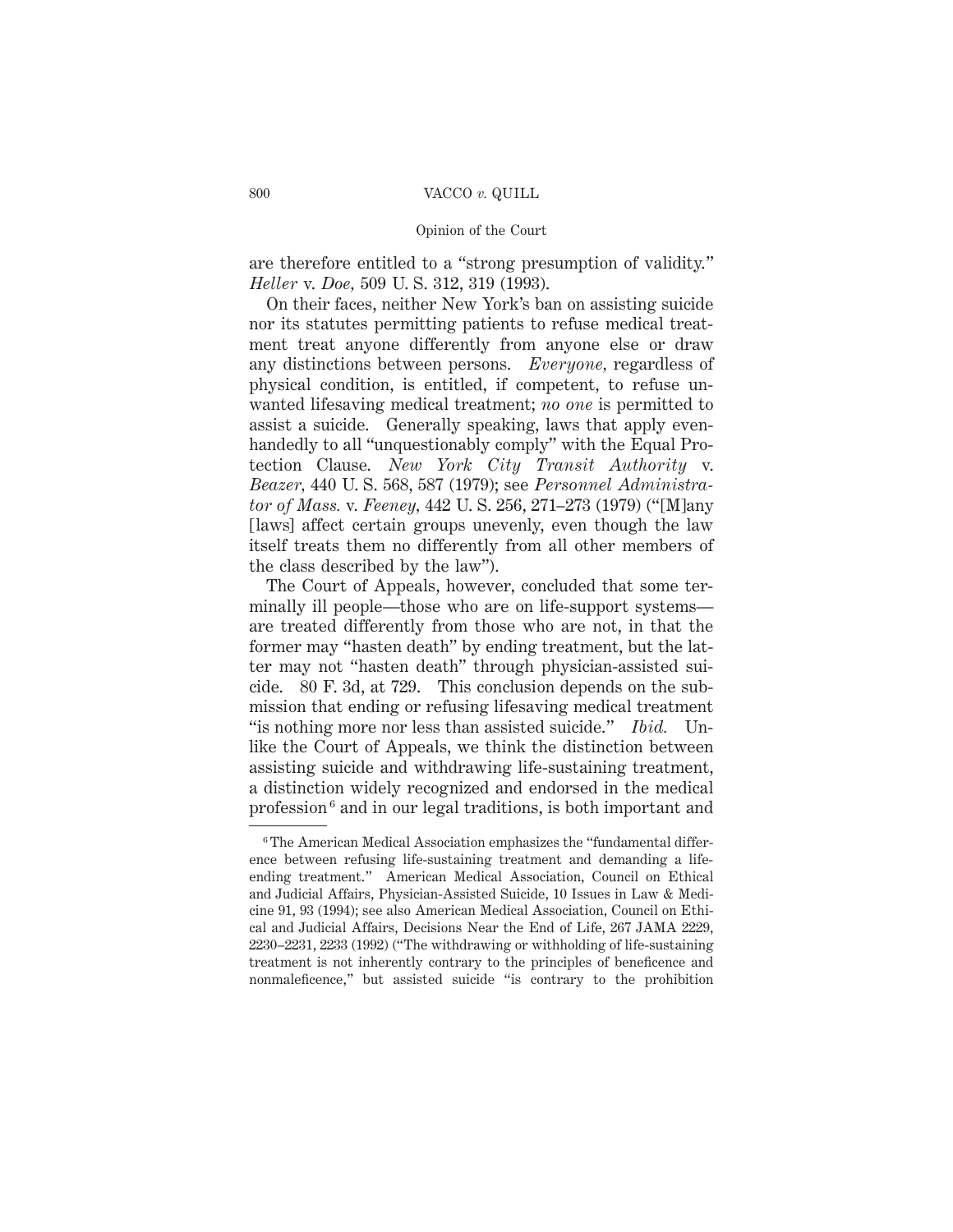logical; it is certainly rational. See *Feeney, supra,* at 272 ("When the basic classification is rationally based, uneven effects upon particular groups within a class are ordinarily of no constitutional concern").

The distinction comports with fundamental legal principles of causation and intent. First, when a patient refuses lifesustaining medical treatment, he dies from an underlying fatal disease or pathology; but if a patient ingests lethal medication prescribed by a physician, he is killed by that medication. See, *e. g., People* v. *Kevorkian,* 447 Mich. 436, 470–472, 527 N. W. 2d 714, 728 (1994), cert. denied, 514 U. S. 1083 (1995); *Matter of Conroy,* 98 N. J. 321, 355, 486 A. 2d 1209, 1226 (1985) (when feeding tube is removed, death "result[s] . . . from [the patient's] underlying medical condition"); *In re Colyer,* 99 Wash. 2d 114, 123, 660 P. 2d 738, 743 (1983) ("[D]eath which occurs after the removal of life sustaining systems is from natural causes"); American Medical Association, Council on Ethical and Judicial Affairs, Physician-Assisted Suicide, 10 Issues in Law & Medicine 91, 93 (1994) ("When a life-sustaining treatment is declined, the patient dies primarily because of an underlying disease").

Furthermore, a physician who withdraws, or honors a patient's refusal to begin, life-sustaining medical treatment purposefully intends, or may so intend, only to respect his patient's wishes and "to cease doing useless and futile or degrading things to the patient when [the patient] no longer stands to benefit from them." Assisted Suicide in the

against using the tools of medicine to cause a patient's death"); New York State Task Force on Life and the Law, When Death is Sought: Assisted Suicide and Euthanasia in the Medical Context 108 (1994) ("[Professional organizations] consistently distinguish assisted suicide and euthanasia from the withdrawing or withholding of treatment, and from the provision of palliative treatments or other medical care that risk fatal side effects"); Brief for American Medical Association et al. as *Amici Curiae* 18–25. Of course, as respondents' lawsuit demonstrates, there are differences of opinion within the medical profession on this question. See New York Task Force, *supra,* at 104–109.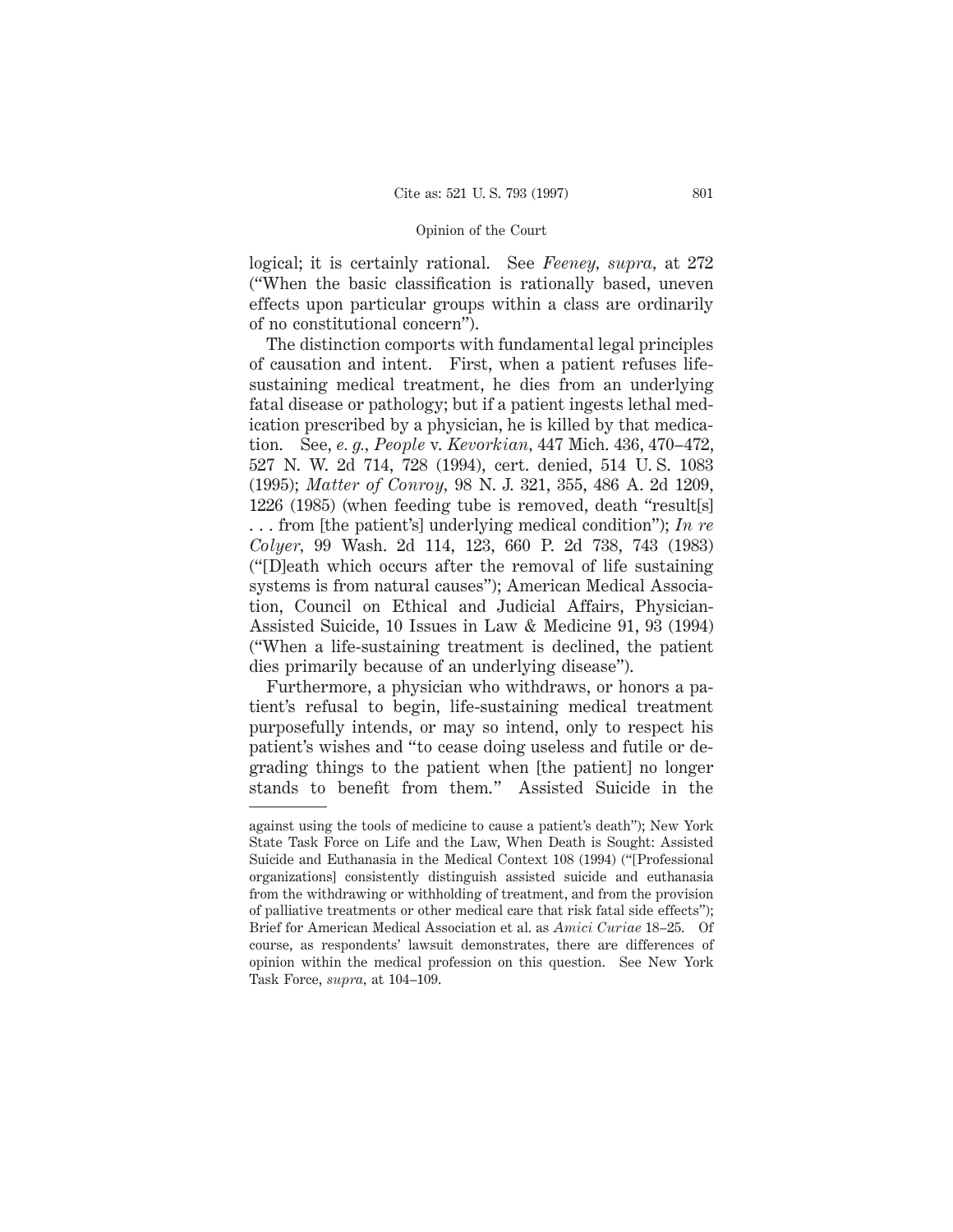# Opinion of the Court

United States, Hearing before the Subcommittee on the Constitution of the House Committee on the Judiciary, 104th Cong., 2d Sess., 368 (1996) (testimony of Dr. Leon R. Kass). The same is true when a doctor provides aggressive palliative care; in some cases, painkilling drugs may hasten a patient's death, but the physician's purpose and intent is, or may be, only to ease his patient's pain. A doctor who assists a suicide, however, "must, necessarily and indubitably, intend primarily that the patient be made dead." *Id.,* at 367. Similarly, a patient who commits suicide with a doctor's aid necessarily has the specific intent to end his or her own life, while a patient who refuses or discontinues treatment might not. See, *e. g., Matter of Conroy, supra,* at 351, 486 A. 2d, at 1224 (patients who refuse life-sustaining treatment "may not harbor a specific intent to die" and may instead "fervently wish to live, but to do so free of unwanted medical technology, surgery, or drugs"); *Superintendent of Belchertown State School* v. *Saikewicz,* 373 Mass. 728, 743, n. 11, 370 N. E. 2d 417, 426, n. 11 (1977) ("[I]n refusing treatment the patient may not have the specific intent to die").

The law has long used actors' intent or purpose to distinguish between two acts that may have the same result. See, *e. g., United States* v. *Bailey,* 444 U. S. 394, 403–406 (1980) (" $[T]$ he... common law of homicide often distinguishes... between a person who knows that another person will be killed as the result of his conduct and a person who acts with the specific purpose of taking another's life"); *Morissette* v. *United States,* 342 U. S. 246, 250 (1952) (distinctions based on intent are "universal and persistent in mature systems of law"); M. Hale, 1 Pleas of the Crown 412 (1847) ("If A. with an intent to prevent a gangrene beginning in his hand doth without any advice cut off his hand, by which he dies, he is not thereby *felo de se* for tho it was a voluntary act, yet it was not with an intent to kill himself"). Put differently, the law distinguishes actions taken "because of" a given end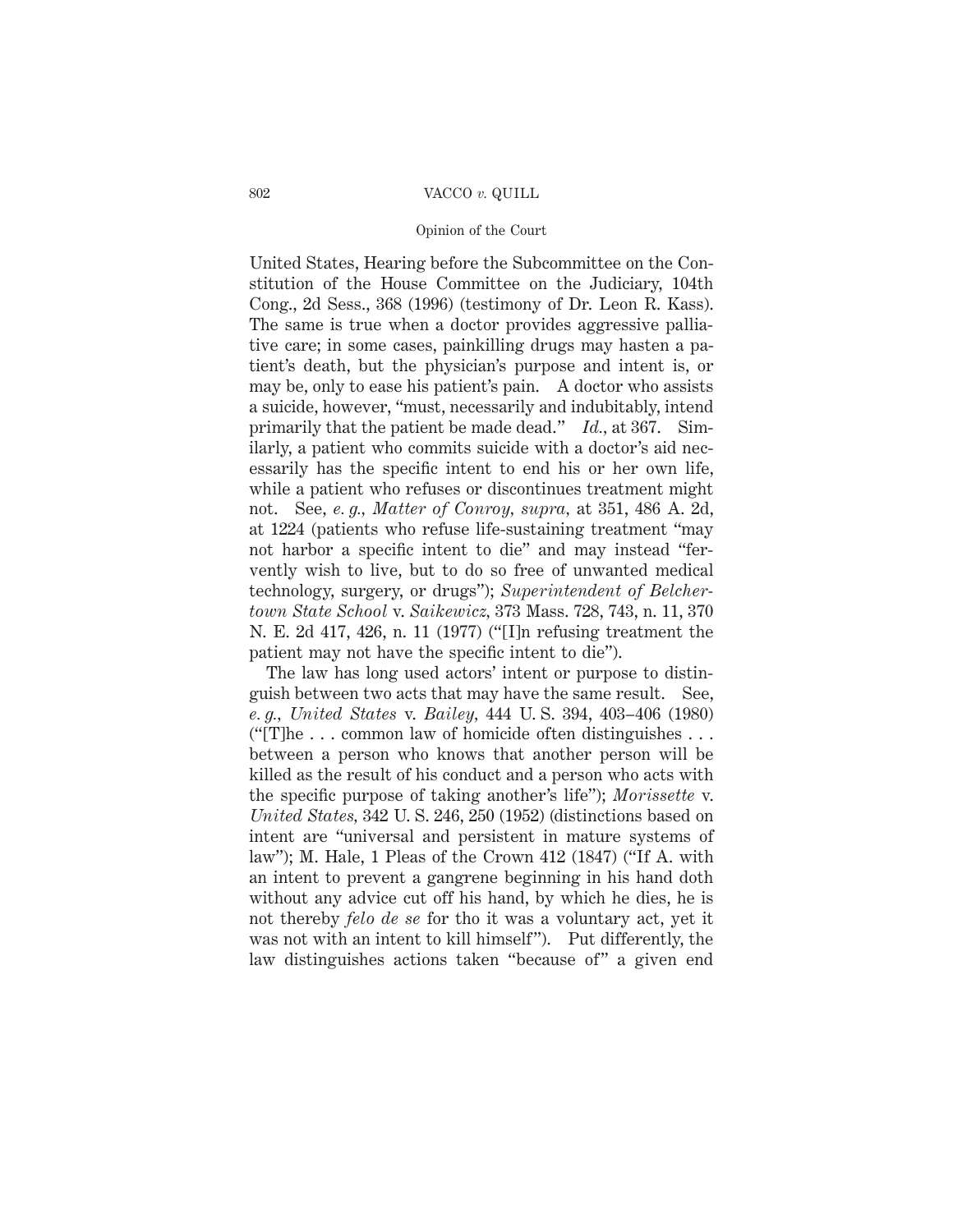from actions taken "in spite of" their unintended but foreseen consequences. *Feeney,* 442 U. S., at 279; *Compassion in Dying* v. *Washington,* 79 F. 3d 790, 858 (CA9 1996) (Kleinfeld, J., dissenting) ("When General Eisenhower ordered American soldiers onto the beaches of Normandy, he knew that he was sending many American soldiers to certain death . . . . His purpose, though, was to . . . liberate Europe from the Nazis").

Given these general principles, it is not surprising that many courts, including New York courts, have carefully distinguished refusing life-sustaining treatment from suicide. See, *e. g., Fosmire* v. *Nicoleau,* 75 N. Y. 2d 218, 227, and n. 2, 551 N. E. 2d 77, 82, and n. 2 (1990) ("[M]erely declining medical care  $\dots$  is not considered a suicidal act").<sup>7</sup> In fact, the first state-court decision explicitly to authorize withdrawing lifesaving treatment noted the "real distinction between the self-infliction of deadly harm and a self-determination against artificial life support." *In re Quinlan,* 70 N. J. 10, 43, 52, and n. 9, 355 A. 2d 647, 665, 670, and n. 9, cert. denied *sub nom. Garger* v. *New Jersey,* 429 U. S. 922 (1976). And recently, the Michigan Supreme Court also rejected the argument that the distinction "between acts that artificially sustain life and acts that artificially curtail life" is merely a "distinction without constitutional significance—a meaning-

<sup>7</sup> Thus, the Second Circuit erred in reading New York law as creating a "right to hasten death"; instead, the authorities cited by the court recognize a right to refuse treatment, and nowhere equate the exercise of this right with suicide. *Schloendorff* v. *Society of New York Hospital,* 211 N. Y. 125, 129–130, 105 N. E. 92, 93 (1914), which contains Justice Cardozo's famous statement that "[e]very human being of adult years and sound mind has a right to determine what shall be done with his own body," was simply an informed-consent case. See also *Rivers* v. *Katz,* 67 N. Y. 2d 485, 495, 495 N. E. 2d 337, 343 (1986) (right to refuse antipsychotic medication is not absolute, and may be limited when "the patient presents a danger to himself"); *Matter of Storar,* 52 N. Y. 2d 363, 377, n. 6, 420 N. E. 2d 64, 71, n. 6, cert. denied, 454 U. S. 858 (1981).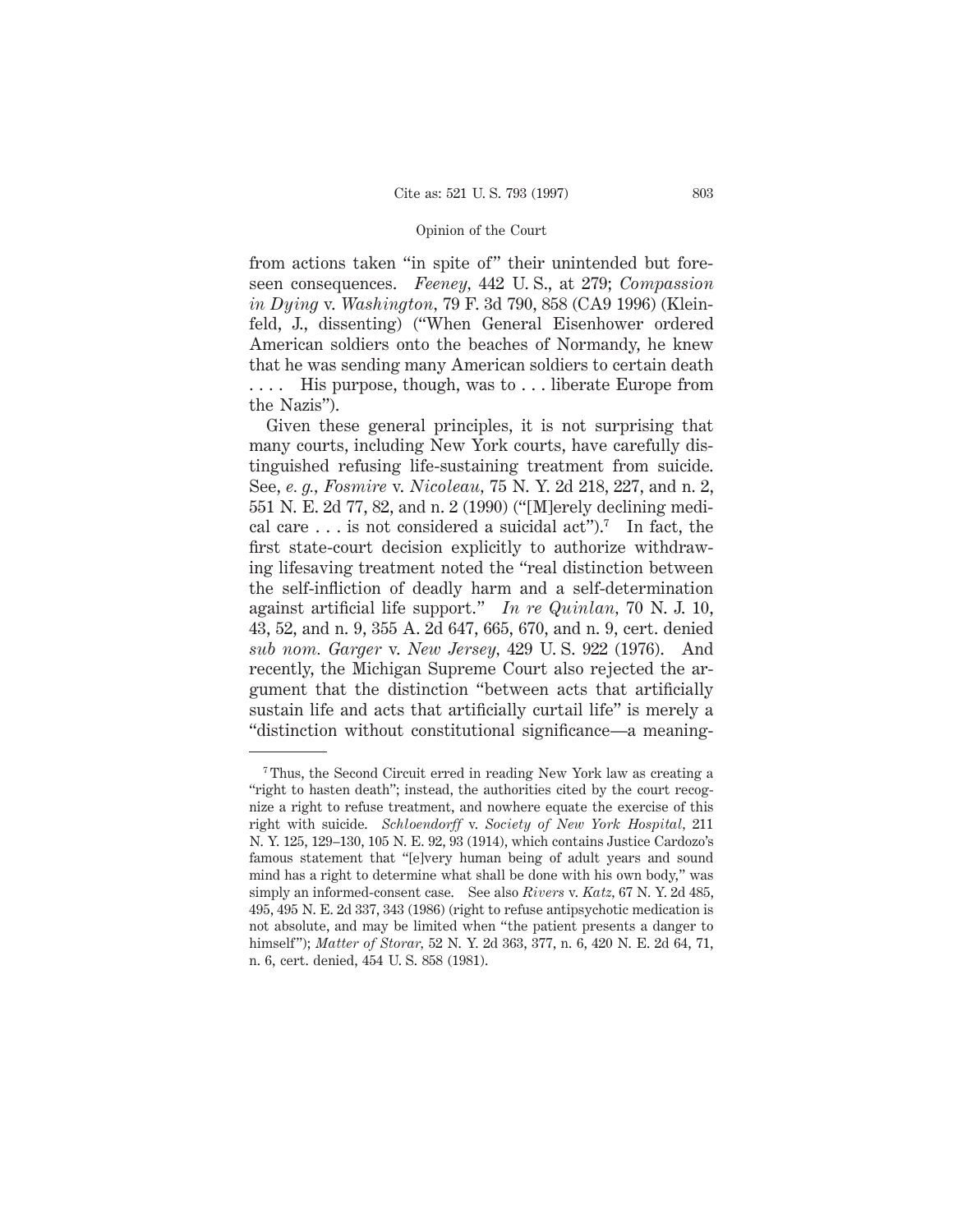less exercise in semantic gymnastics," insisting that "the *Cruzan* majority disagreed and so do we." *Kevorkian,* 447 Mich., at 471, 527 N. W. 2d, at 728.<sup>8</sup>

Similarly, the overwhelming majority of state legislatures have drawn a clear line between assisting suicide and with-

<sup>8</sup> Many courts have recognized this distinction. See, *e. g., Kevorkian* v. *Thompson,* 947 F. Supp. 1152, 1178, and nn. 20–21 (ED Mich. 1997); *In re Fiori,* 543 Pa. 592, 602, 673 A. 2d 905, 910 (1996); *Singletary* v. *Costello,* 665 So. 2d 1099, 1106 (Fla. App. 1996); *Laurie* v. *Senecal,* 666 A. 2d 806, 808–809 (R. I. 1995); *State ex rel. Schuetzle* v. *Vogel,* 537 N. W. 2d 358, 360 (N. D. 1995); *Thor* v. *Superior Court,* 5 Cal. 4th 725, 741–742, 855 P. 2d 375, 385–386 (1993); *DeGrella* v. *Elston,* 858 S. W. 2d 698, 707 (Ky. 1993); *People* v. *Adams,* 216 Cal. App. 3d 1431, 1440, 265 Cal. Rptr. 568, 573–574 (1990); *Guardianship of Jane Doe,* 411 Mass. 512, 522–523, 583 N. E. 2d 1263, 1270, cert. denied *sub nom. Doe* v. *Gross,* 503 U. S. 950 (1992); *In re L. W.,* 167 Wis. 2d 53, 83, 482 N. W. 2d 60, 71 (1992); *In re Rosebush,* 195 Mich. App. 675, 681, n. 2, 491 N. W. 2d 633, 636, n. 2 (1992); *Donaldson* v. *Van de Kamp,* 2 Cal. App. 4th 1614, 1619–1625, 4 Cal. Rptr. 2d 59, 61–64 (1992); *In re Lawrance,* 579 N. E. 2d 32, 40, n. 4 (Ind. 1991); *McKay* v. *Bergstedt,* 106 Nev. 808, 822–823, 801 P. 2d 617, 626–627 (1990); *In re Browning,* 568 So. 2d 4, 14 (Fla. 1990); *McConnell* v. *Beverly Enterprises-Connecticut, Inc.,* 209 Conn. 692, 710, 553 A. 2d 596, 605 (1989); *State* v. *McAfee,* 259 Ga. 579, 581, 385 S. E. 2d 651, 652 (1989); *In re Grant,* 109 Wash. 2d 545, 563, 747 P. 2d 445, 454–455 (1987); *In re Gardner,* 534 A. 2d 947, 955–956 (Me. 1987); *Matter of Farrell,* 108 N. J. 335, 349–350, 529 A. 2d 404, 411 (1987); *Rasmussen* v. *Fleming,* 154 Ariz. 207, 218, 741 P. 2d 674, 685 (1987); *Bouvia* v. *Superior Court,* 179 Cal. App. 3d 1127, 1144– 1145, 225 Cal. Rptr. 297, 306 (1986); *Von Holden* v. *Chapman,* 87 App. Div. 2d 66, 70, 450 N. Y. S. 2d 623, 627 (1982); *Bartling* v. *Superior Court,* 163 Cal. App. 3d 186, 196–197, 209 Cal. Rptr. 220, 225–226 (1984); *Foody* v. *Manchester Memorial Hospital,* 40 Conn. Supp. 127, 137, 482 A. 2d 713, 720 (1984); *In re P. V. W.,* 424 So. 2d 1015, 1022 (La. 1982); *Leach* v. *Akron General Medical Center,* 68 Ohio Misc. 1, 10, 426 N. E. 2d 809, 815 (Ohio Comm. Pleas 1980); *In re Severns,* 425 A. 2d 156, 161 (Del. Ch. 1980); *Satz* v. *Perlmutter,* 362 So. 2d 160, 162–163 (Fla. App. 1978); *Application of the President and Directors of Georgetown College,* 331 F. 2d 1000, 1009 (CADC), cert. denied, 377 U. S. 978 (1964); *Brophy* v. *New England Sinai Hospital,* 398 Mass. 417, 439, 497 N. E. 2d 626, 638 (1986). The British House of Lords has also recognized the distinction. *Airedale N. H. S. Trust* v. *Bland,* 2 W. L. R. 316, 368 (1993).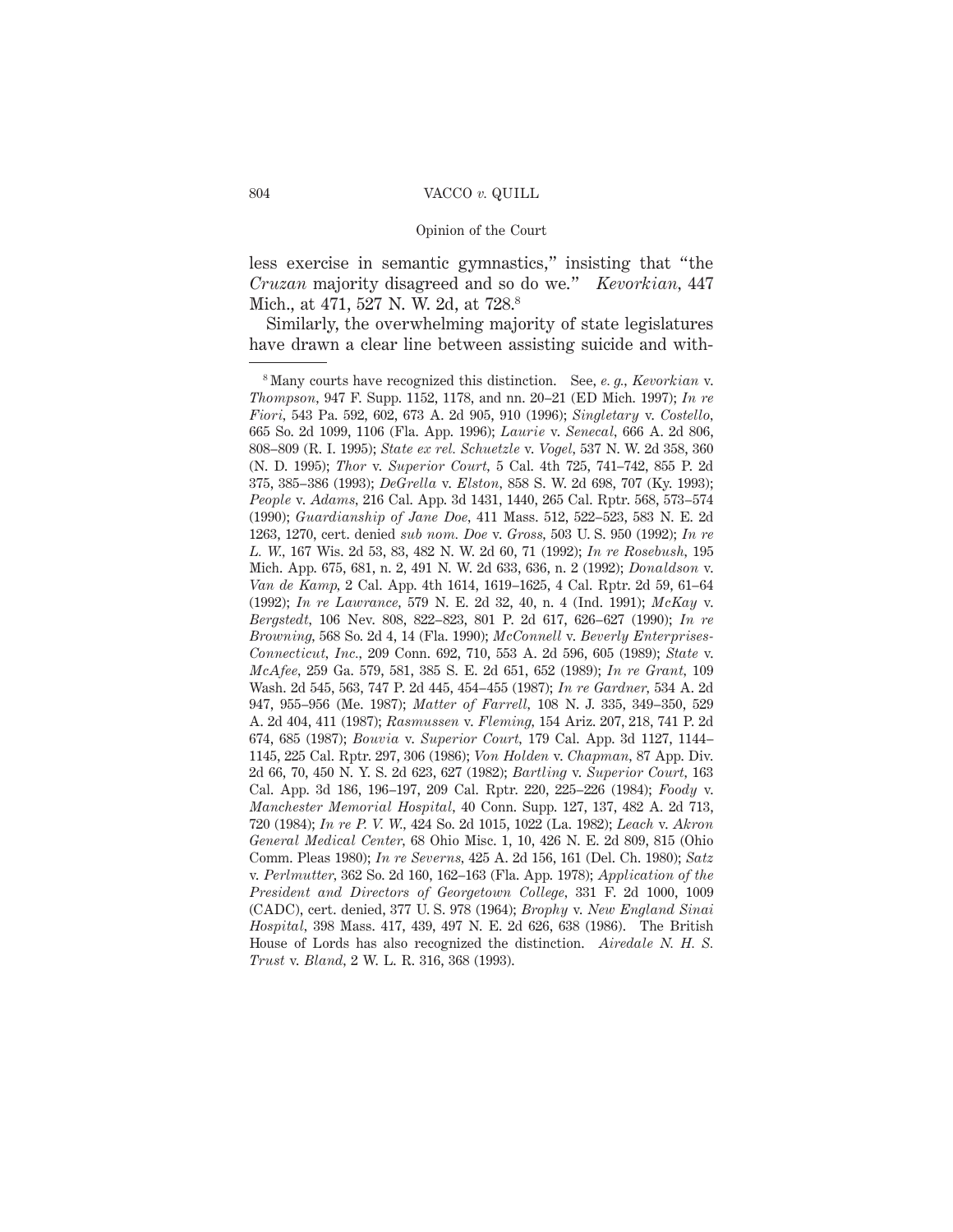drawing or permitting the refusal of unwanted lifesaving medical treatment by prohibiting the former and permitting the latter. *Glucksberg, ante,* at 710–711, 716–719. And "nearly all states expressly disapprove of suicide and assisted suicide either in statutes dealing with durable powers of attorney in health-care situations, or in 'living will' statutes." *Kevorkian, supra,* at 478–479, and nn. 53–54, 527 N. W. 2d, at 731–732, and nn. 53–54.<sup>9</sup> Thus, even as the

<sup>9</sup> See Ala. Code § 22–8A–10 (1990); Alaska Stat. Ann. §§ 18.12.080(a), (f) (1996); Ariz. Rev. Stat. Ann. § 36–3210 (Supp. 1996); Ark. Code Ann. §§ 20– 13–905(a), (f), 20–17–210(a), (g) (1991 and Supp. 1995); Cal. Health & Safety Code Ann. §§ 7191.5(a), (g) (West Supp. 1997); Cal. Prob. Code Ann. § 4723 (West Supp. 1997); Colo. Rev. Stat. §§ 15–14–504(4), 15–18–112(1), 15–18.5– 101(3), 15–18.6–108 (1987 and Supp. 1996); Conn. Gen. Stat. § 19a–575 (Supp. 1996); Del. Code Ann., Tit. 16, § 2512 (Supp. 1996); D. C. Code Ann. §§ 6-2430, 21-2212 (1995 and Supp. 1996); Fla. Stat. §§ 765.309(1), (2) (Supp. 1997); Ga. Code Ann. §§ 31–32–11(b), 31–36–2(b) (1996); Haw. Rev. Stat. § 327D–13 (1996); Idaho Code § 39–152 (Supp. 1996); Ill. Comp. Stat., ch. 755, §§ 35/9(f), 40/5, 40/50, 45/2–1 (1992); Ind. Code §§ 16–36–1–13, 16–36– 4–19, 30–5–5–17 (1994 and Supp. 1996); Iowa Code §§ 144A.11.1–144A.11.6, 144B.12.2 (1989 and Supp. 1997); Kan. Stat. Ann. § 65–28,109 (1985); Ky. Rev. Stat. Ann. § 311.638 (Baldwin Supp. 1992); La. Rev. Stat. Ann. §§ 40:1299.58.10(A), (B) (West 1992); Me. Rev. Stat. Ann., Tit. 18–A, §§ 5– 813(b), (c) (Supp. 1996); Md. Health Code Ann. § 5–611(c) (1994); Mass. Gen. Laws 201D, § 12 (Supp. 1997); Mich. Comp. Laws Ann. § 700.496(20) (West 1995); Minn. Stat. §§ 145B.14, 145C.14 (Supp. 1997); Miss. Code Ann. §§ 41– 41–117(2), 41–41–119(1) (Supp. 1992); Mo. Rev. Stat. §§ 459.015.3, 459.055(5) (1992); Mont. Code Ann. §§ 50–9–205(1), (7), 50–10–104(1), (6) (1995); Neb. Rev. Stat. §§ 20–412(1), (7), 30–3401(3) (1995); Nev. Rev. Stat. § 449.670(2) (1996); N. H. Rev. Stat. Ann. §§ 137–H:10, 137–H:13, 137–J:1 (1996); N. J. Stat. Ann. §§ 26:2H–54(d), (e), 26:2H–77 (West 1996); N. M. Stat. Ann. §§ 24–7A–13(B)(1), (C) (Supp. 1995); N. Y. Pub. Health Law § 2989(3) (Mc-Kinney 1993); N. C. Gen. Stat. §§ 90–320(b), 90–321(f) (1993); N. D. Cent. Code §§ 23–06.4–01, 23–06.5–01 (1991); Ohio Rev. Code Ann. §§ 2133.12(A), (D) (Supp. 1996); Okla. Stat., Tit. 63, §§ 3101.2(C), 3101.12(A), (G) (1997); 20 Pa. Cons. Stat. § 5402(b) (Supp. 1996); R. I. Gen. Laws §§ 23–4.10–9(a), (f), 23–4.11–10(a), (f) (1996); S. C. Code Ann. §§ 44–77–130, 44–78–50(A), (C), 62–5–504(O) (Supp. 1996); S. D. Codified Laws §§ 34–12D–14, 34–12D–20 (1994); Tenn. Code Ann. §§ 32–11–110(a), 39–13–216 (Supp. 1996); Tex.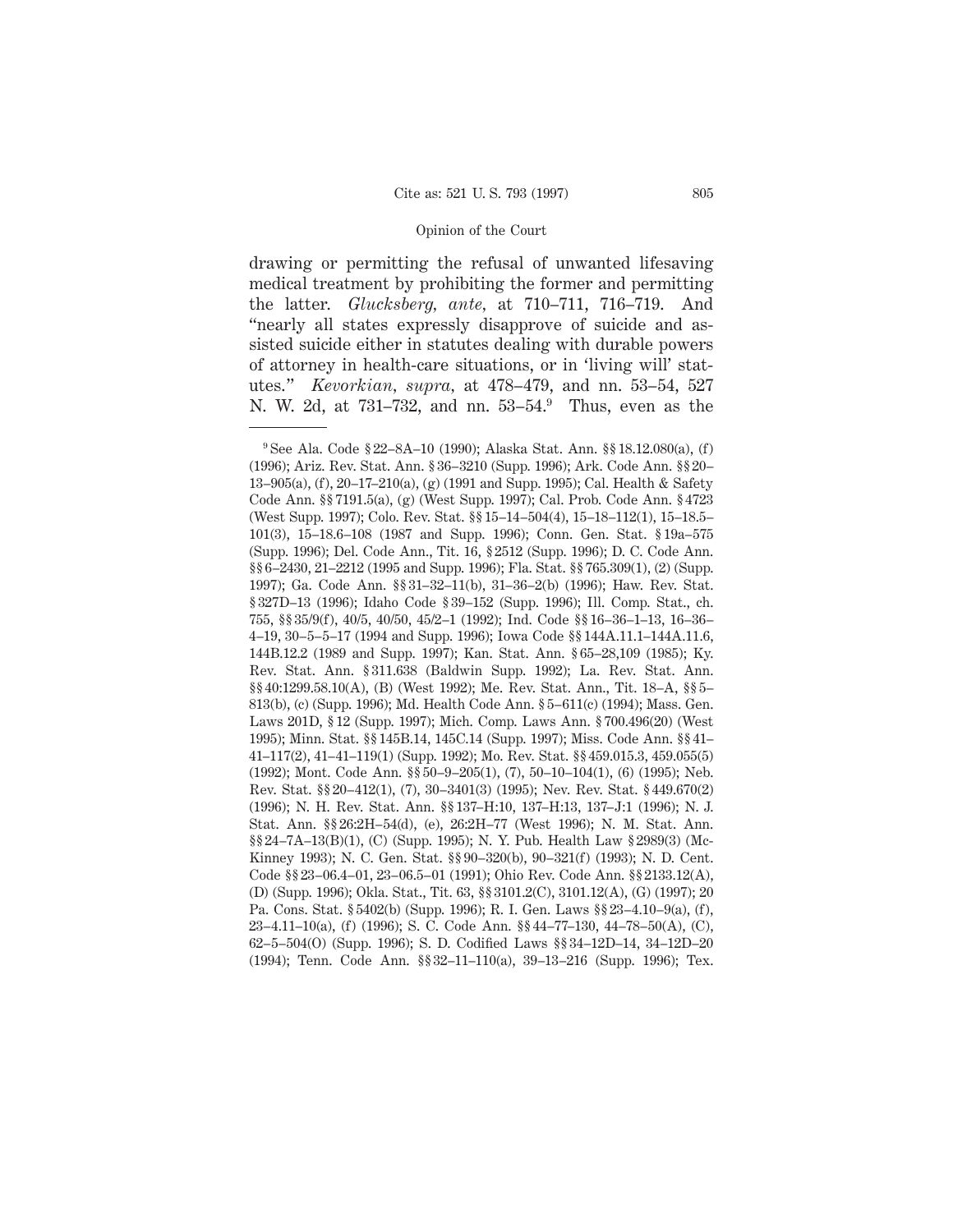# Opinion of the Court

States move to protect and promote patients' dignity at the end of life, they remain opposed to physician-assisted suicide.

New York is a case in point. The State enacted its current assisted-suicide statutes in 1965.10 Since then, New York has acted several times to protect patients' commonlaw right to refuse treatment. Act of Aug. 7, 1987, ch. 818, § 1, 1987 N. Y. Laws 3140 ("Do Not Resuscitate Orders") (codified as amended at N. Y. Pub. Health Law §§ 2960–2979 (McKinney 1993 and Supp. 1997)); Act of July 22, 1990, ch. 752, § 2, 1990 N. Y. Laws 3547 ("Health Care Agents and Proxies") (codified as amended at N. Y. Pub. Health Law §§ 2980–2994 (McKinney 1993 and Supp. 1997)). In so doing, however, the State has neither endorsed a general right to "hasten death" nor approved physician-assisted suicide. Quite the opposite: The State has reaffirmed the line between "killing" and "letting die." See N. Y. Pub. Health Law § 2989(3) (McKinney 1993) ("This article is not intended to permit or promote suicide, assisted suicide, or euthanasia"); New York State Task Force on Life and the Law, Life-Sustaining Treatment: Making Decisions and Appointing a Health Care Agent 36–42 (July 1987); Do Not Resuscitate Orders: The Proposed Legislation and Report of the New York State Task Force on Life and the Law 15 (Apr. 1986). More recently, the New York State Task Force on Life and

Health & Safety Code Ann. §§ 672.017, 672.020, 672.021 (1992); Utah Code Ann. §§ 75–2–1116, 75–2–1118 (1993); Vt. Stat. Ann., Tit. 18, § 5260 (1987); Va. Code Ann. § 54.1–2990 (1994); V. I. Code Ann., Tit. 19, §§ 198(a), (g) (1995); Wash. Rev. Code §§ 70.122.070(1), 70.122.100 (Supp. 1997); W. Va. Code §§ 16–30–10, 16–30A–16(a), 16–30B–2(b), 16–30B–13, 16–30C–14 (1995); Wis. Stat. §§ 154.11(1), (6), 154.25(7), 155.70(7) (Supp. 1996); Wyo. Stat. §§ 3–5–211, 35–22–109, 35–22–208 (1994 and Supp. 1996). See also 42 U. S. C. §§ 14402(b)(1), (2), (4) (1994 ed., Supp. III) ("Assisted Suicide Funding Restriction Act of 1997").

<sup>10</sup> It has always been a crime, either by statute or under the common law, to assist a suicide in New York. See Marzen, O'Dowd, Crone, & Balch, Suicide: A Constitutional Right?, 24 Duquesne L. Rev. 1, 205–210 (1985) (App.).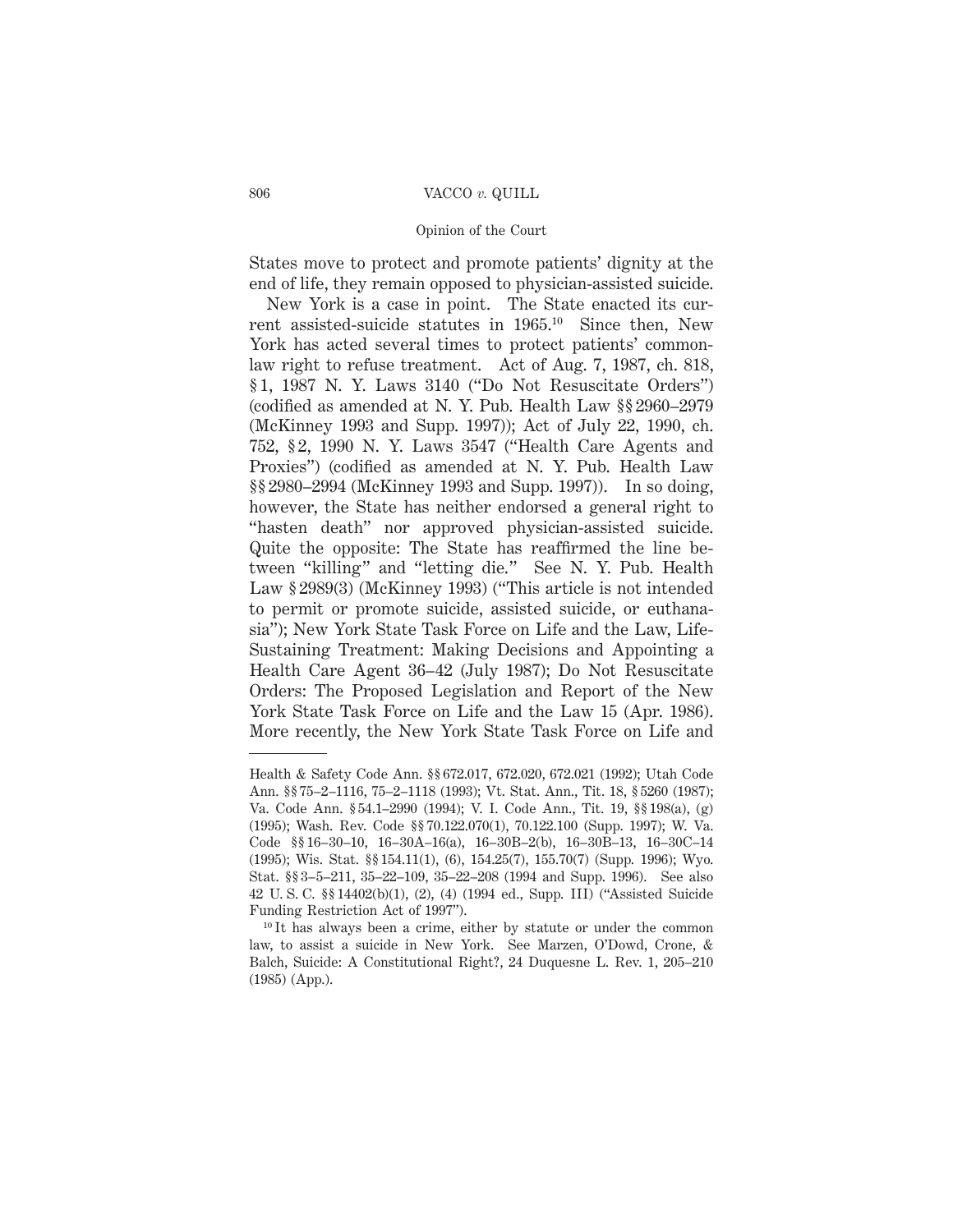the Law studied assisted suicide and euthanasia and, in 1994, unanimously recommended against legalization. When Death is Sought: Assisted Suicide and Euthanasia in the Medical Context vii (1994). In the Task Force's view, "allowing decisions to forgo life-sustaining treatment and allowing assisted suicide or euthanasia have radically different consequences and meanings for public policy." *Id.,* at 146.

This Court has also recognized, at least implicitly, the distinction between letting a patient die and making that patient die. In *Cruzan* v. *Director, Mo. Dept. of Health,* 497 U. S. 261, 278 (1990), we concluded that "[t]he principle that a competent person has a constitutionally protected liberty interest in refusing unwanted medical treatment may be inferred from our prior decisions," and we assumed the existence of such a right for purposes of that case, *id.,* at 279. But our assumption of a right to refuse treatment was grounded not, as the Court of Appeals supposed, on the proposition that patients have a general and abstract "right to hasten death," 80 F. 3d, at 727–728, but on well-established, traditional rights to bodily integrity and freedom from unwanted touching, *Cruzan,* 497 U. S., at 278–279; *id.,* at 287– 288 (O'Connor, J., concurring). In fact, we observed that "the majority of States in this country have laws imposing criminal penalties on one who assists another to commit suicide." *Id.,* at 280. *Cruzan* therefore provides no support for the notion that refusing life-sustaining medical treatment is "nothing more nor less than suicide."

For all these reasons, we disagree with respondents' claim that the distinction between refusing lifesaving medical treatment and assisted suicide is "arbitrary" and "irrational." Brief for Respondents 44.<sup>11</sup> Granted, in some cases,

<sup>11</sup> Respondents also argue that the State irrationally distinguishes between physician-assisted suicide and "terminal sedation," a process respondents characterize as "induc[ing] barbiturate coma and then starv- [ing] the person to death." Brief for Respondents 48–50; see 80 F. 3d,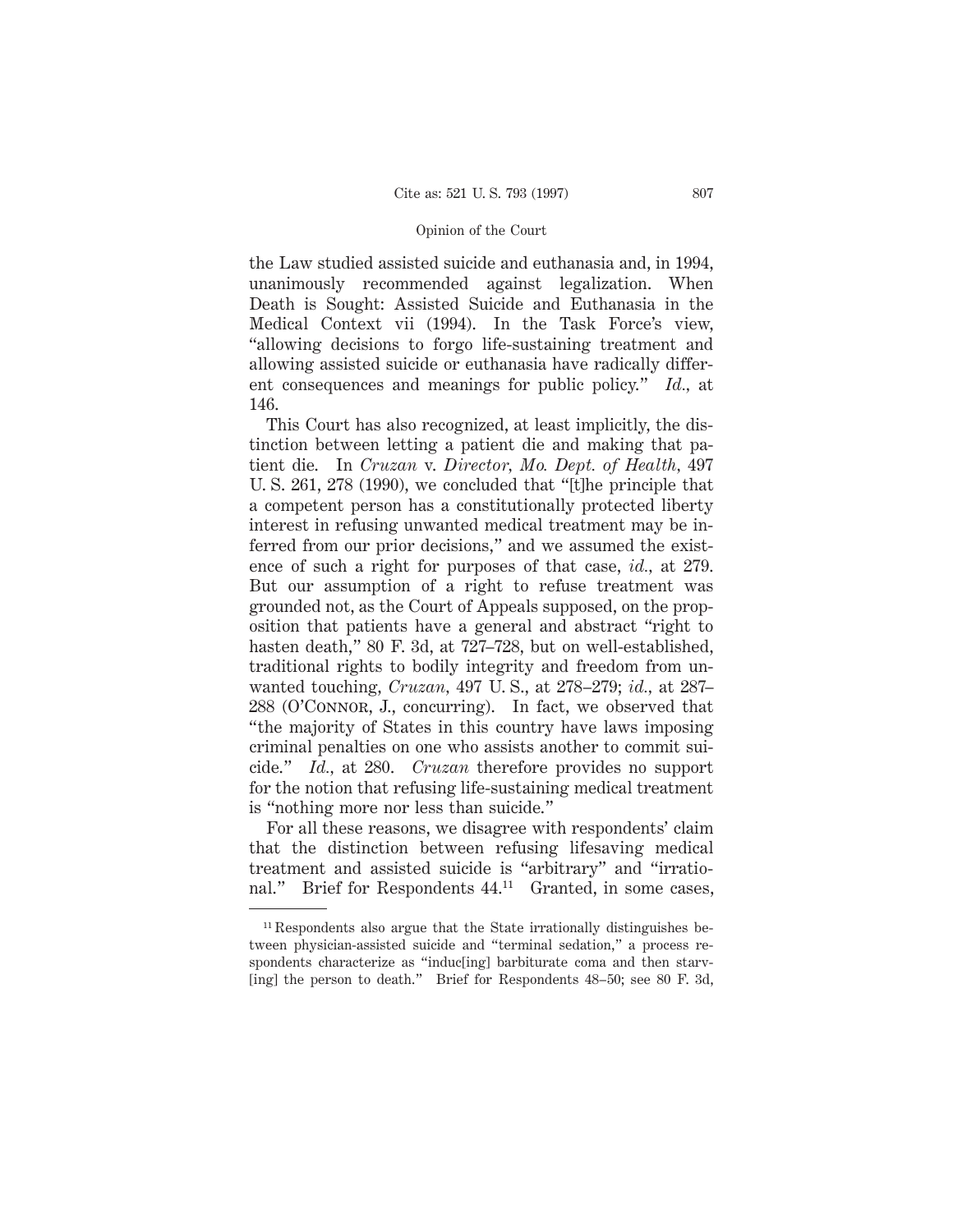# Opinion of the Court

the line between the two may not be clear, but certainty is not required, even were it possible.<sup>12</sup> Logic and contemporary practice support New York's judgment that the two acts are different, and New York may therefore, consistent with the Constitution, treat them differently. By permitting everyone to refuse unwanted medical treatment while prohibiting anyone from assisting a suicide, New York law follows a longstanding and rational distinction.

New York's reasons for recognizing and acting on this distinction—including prohibiting intentional killing and preserving life; preventing suicide; maintaining physicians' role as their patients' healers; protecting vulnerable people from

<sup>12</sup> We do not insist, as JUSTICE STEVENS suggests, ante, at 750 (opinion concurring in judgments), that "in all cases there will in fact be a significant difference between the intent of the physicians, the patients, or the families [in withdrawal-of-treatment and physician-assisted-suicide cases]." See *supra,* at 801–802 ("[A] physician who withdraws, or honors a patient's refusal to begin, life-sustaining medical treatment purposefully intends, *or may so intend,* only to respect his patient's wishes . . . . The same is true when a doctor provides aggressive palliative care; . . . the physician's purpose and intent is, *or may be,* only to ease his patient's pain" (emphasis added)). In the absence of omniscience, however, the State is entitled to act on the reasonableness of the distinction.

at 729. Petitioners insist, however, that " '[a]lthough proponents of physician-assisted suicide and euthanasia contend that terminal sedation is covert physician-assisted suicide or euthanasia, the concept of sedating pharmacotherapy is based on informed consent and the principle of double effect.'" Reply Brief for Petitioners 12 (quoting P. Rousseau, Terminal Sedation in the Care of Dying Patients, 156 Archives Internal Med. 1785, 1785–1786 (1996)). Just as a State may prohibit assisting suicide while permitting patients to refuse unwanted lifesaving treatment, it may permit palliative care related to that refusal, which may have the foreseen but unintended "double effect" of hastening the patient's death. See New York Task Force, When Death is Sought, *supra* n. 6, at 163 ("It is widely recognized that the provision of pain medication is ethically and professionally acceptable even when the treatment may hasten the patient's death, if the medication is intended to alleviate pain and severe discomfort, not to cause death").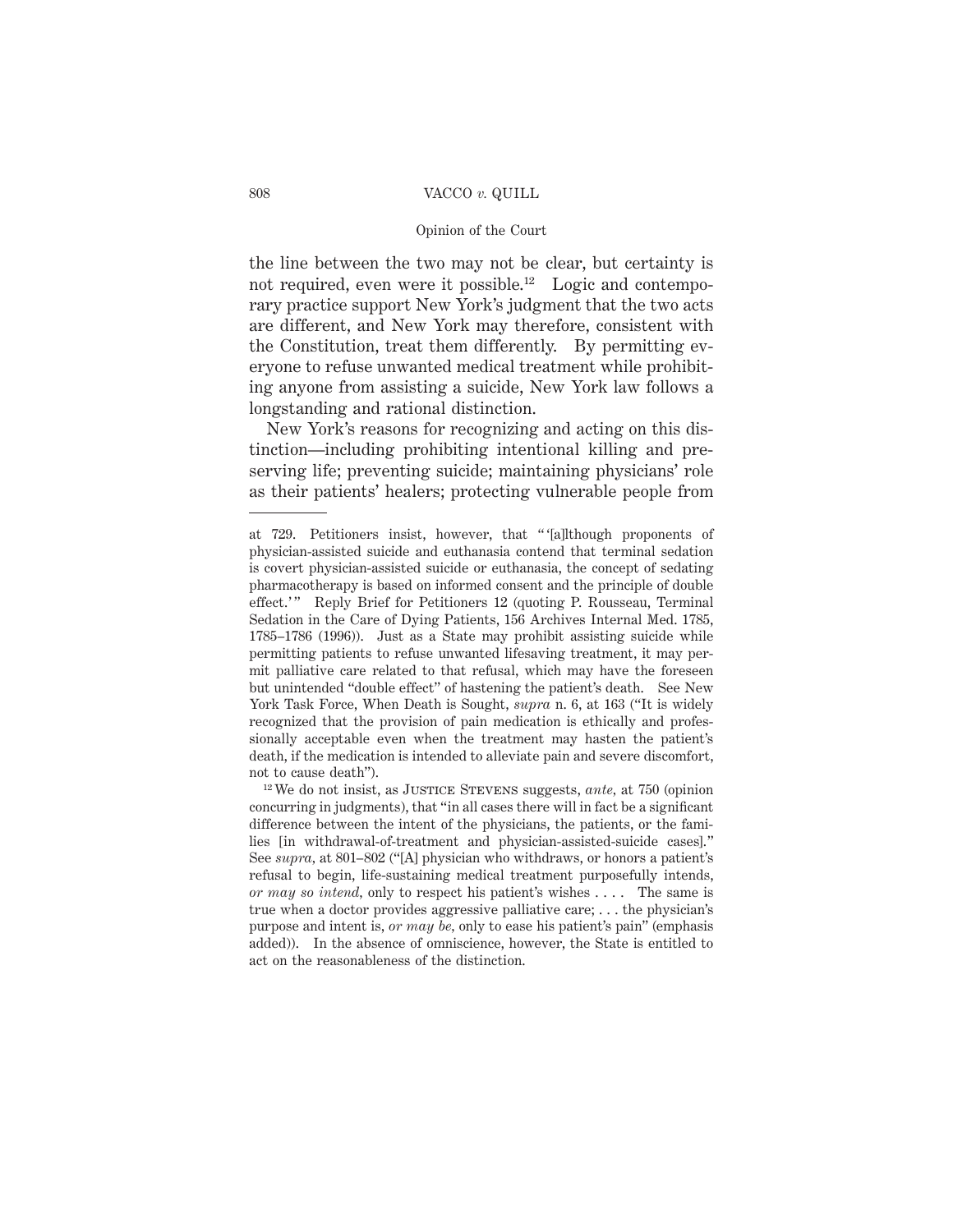# SOUTER, J., concurring in judgment

indifference, prejudice, and psychological and financial pressure to end their lives; and avoiding a possible slide towards euthanasia—are discussed in greater detail in our opinion in *Glucksberg, ante.* These valid and important public interests easily satisfy the constitutional requirement that a legislative classification bear a rational relation to some legitimate end.13

The judgment of the Court of Appeals is reversed.

*It is so ordered.*

[For concurring opinion of Justice O'Connor, see *ante,* p. 736; for opinions concurring in the judgments of Justice Stevens, see *ante,* p. 738, Justice Ginsburg, see *ante,* p. 789, and Justice Breyer, see *ante,* p. 789.]

# JUSTICE SOUTER, concurring in the judgment.

Even though I do not conclude that assisted suicide is a fundamental right entitled to recognition at this time, I accord the claims raised by the patients and physicians in this case and *Washington* v. *Glucksberg* a high degree of importance, requiring a commensurate justification. See *Washington* v. *Glucksberg, ante,* at 782 (SOUTER, J., concurring in judgment). The reasons that lead me to conclude in *Glucksberg* that the prohibition on assisted suicide is not arbitrary under the due process standard also support the distinction between assistance to suicide, which is banned, and

<sup>&</sup>lt;sup>13</sup> JUSTICE STEVENS observes that our holding today "does not foreclose the possibility that some applications of the New York statute may impose an intolerable intrusion on the patient's freedom." *Ante,* at 751–752 (opinion concurring in judgments). This is true, but, as we observe in *Glucksberg, ante,* at 735, n. 24, a particular plaintiff hoping to show that New York's assisted-suicide ban was unconstitutional in his particular case would need to present different and considerably stronger arguments than those advanced by respondents here.